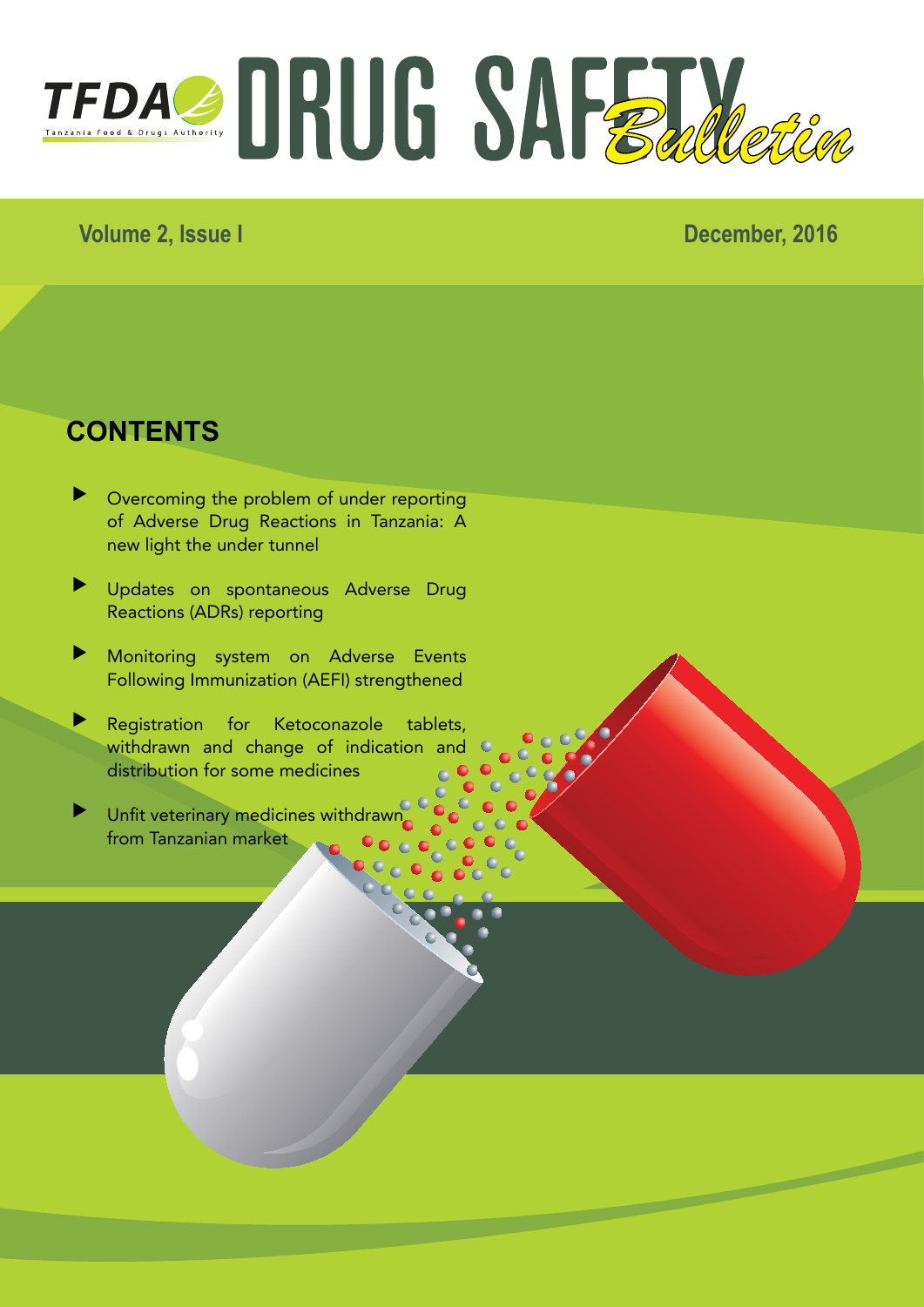For more details of TFDA's activities please visit: http://www.tfda.go.tz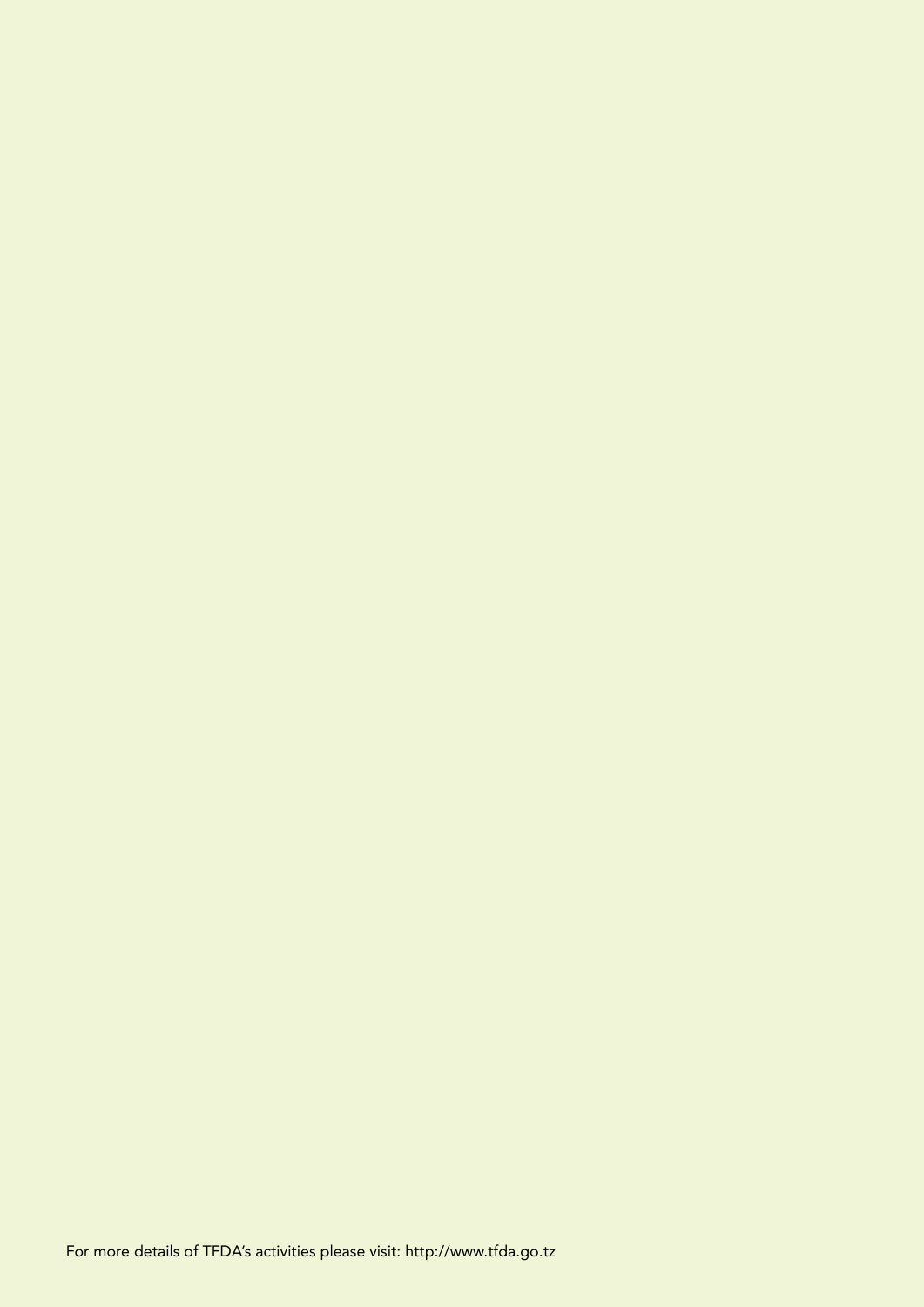Drug Safety Bulletin **Volume 2, Issue I**

| <b>Mission</b>    | To protect and<br>promote public<br>health by ensuring<br>quality, safety and<br>effectiveness of food,<br>medicines, cosmetics<br>and medical devices                      |
|-------------------|-----------------------------------------------------------------------------------------------------------------------------------------------------------------------------|
| <b>Vision</b>     | To be the leading<br><b>African Regulatory</b><br>Authority in ensuring<br>safety, quality and<br>effective food,<br>medicines, cosmetics<br>and medical devices<br>for all |
| <b>Philosophy</b> | <b>TFDA strives to offer</b><br>quality regulatory<br>services in pursuit<br>of protecting<br>public health and<br>environment by<br>using competent and<br>dedicated staff |

### **Editorial Team**

H. B. Sillo Chief Editor A. M. Fimbo Editor G. Simwanza Sub - Editor K. M. Mwamwitwa Member A.K. Mssusa Member S. A. Mziray Member G. Mpanda Member R. Aaron Member C. Severe Member

#### Dear Readers,

It is my great pleasure to present to you the second issue of the TFDA Drug Safety Bulletin. The aim is to increase awareness on Adverse Drug Reactions (ADR) and Adverse



Events Following Immunization (AEFI) amongst healthcare professionals and as well as to promote ADR/AEFI reporting.

TFDA's responsibility is to ensure availability of good quality, safe and effective medicines in the market purposely to protect public health. Monitoring of quality, safety and efficacy of medicines through Post Marketing Surveillance system (PMS) is highly performed by the Authority to minimize substandard and falsified medicines circulating on the market. Regulatory actions include suspension, recall, disposal, and withdrawal of unwanted products from the market.

In this issue of TFDA Bulletin, information on withdrawal of unfit medicines from the market and changes of indications for some medicines have been highlighted such changes of indication of Sulfadoxine + Pyrimethamin (SP), Kanamycin, Amikacin, Levofloxin and the use of SP from Over The Counter medicines (OTC) to Intermittent Preventive Treatment (IPT). Furthermore, information on the follow up of AEFI in the market, updates on spontaneous ADR reporting and initiatives undertaken by TFDA in collaboration with development partners to overcome the challenges of under reporting ADRs are accentuated.

I urge our esteemed stakeholders to take interest in reading the bulletin and give your advice, comments and opinion for our next edition.

Please enjoy,

Hiiti B. Sillo Director General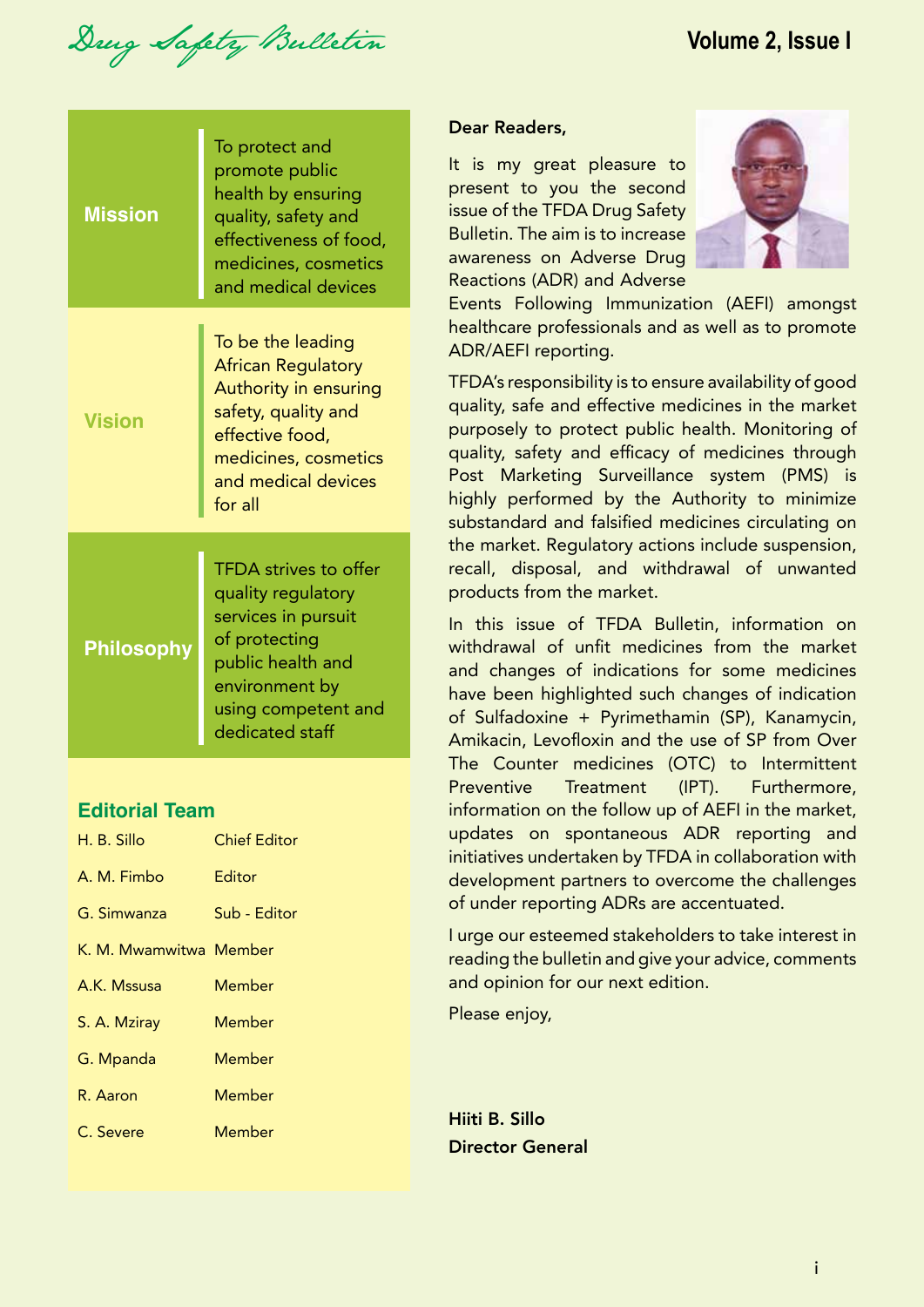Drug Safety Bulletin **Volume 2, Issue I**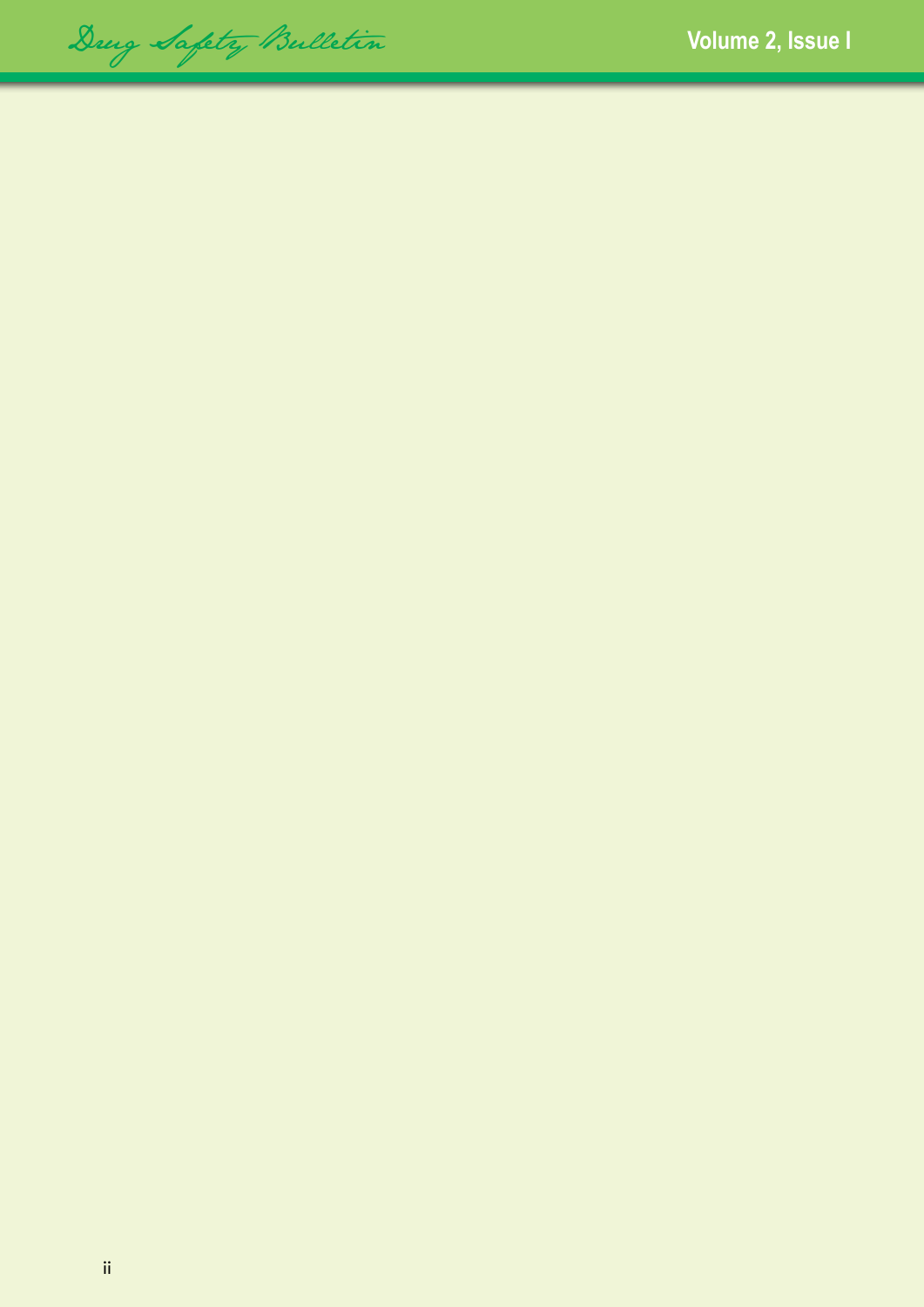# **Overcoming the problem of under reporting adverse drug reactions in tanzania: A new light under the tunnel**

Monitoring of Adverse Drug Reactions (ADRs) is regarded as an important part of patient care in the healthcare system and public health programs and therefore a responsibility of both medicines regulatory authorities and healthcare professionals. It is a wellknown fact that the burden of ADRs may affect full benefits of new medicines in treatment of diseases of public health importance. Therefore, ADRs have impact on the healthcare system due to morbidity, mortality, costs on their management, loss of confidence in the health system, non-adherence to treatment and development of drug resistance.

A system of reporting ADRs was established in Tanzania through prepaid forms commonly known as "yellow forms" scheme since 1989. However, limited knowledge on importance of monitoring and communicating ADRs and other drug related problems by healthcare providers and a less comprehensive pharmacovigilance system within Tanzania pose challenges to TFDA on obtaining safety information and make evidence based regulatory decisions on the registered medicines circulating in the market.

In efforts to overcome the problem of under reporting of ADRs, TFDA in June, 2013 collaborated with the Supply Chain Management Systems (SCMS) Project and came up with new strategies to overcome the challenges and improve the pharmacovigilance system in Tanzanias. The pilot project was developed in 2014, and tested at health facilities including hospitals, dispensaries, health centres, pharmacies and other medicine outlets in four (4) regions namely Tabora, Singida, Dodoma and Kigoma.

Among adopted approaches for the piloted regions included conduction of training to pool of trainers from various healthcare facilities and Public Health Programs (PHP), sensitizing Regional Health Management Teams (RHMTS), Council Health Management Teams (CHMTS) and other stakeholders so as to adopt their responsibilities in pharmacovigilance activities and Health Care Workers (HCWs) to implement those activities by conducting trainings, monitoring and supervisions at facility levels. It was also agreed to perform continuous education on budgeting and planning on pharmacovigilance activities at facility levels and ensure adequate distribution of tools

and IEC materials parallel with close monitoring and supervision from TFDA. Adequate and prompt feedback from TFDA from the reports received was also emphasized as an important strategy to improve ADR reporting rates at all levels.

# **Project outcomes and impact**

Todate, a total of 144 HCWs at health facilities were trained as Trainers of pharmacovigilance so as to train other HCWs at their facilities using every possible forums such as clinical meetings Pharmacovigilance activities were included in the supervisor duties conducted by HCWs in some regions with plans to be included in all other regions. Morever, supervision visits were done by TFDA in each quarter to oversee the implementation of pharmacovigilance activities and their respective tools were adequately distributed in all the selected facilities within the regions.

Out of 294 ADR reports received between September 2014 and July 2015 from 18 regions, more than 50% (154) originated from the 4 piloted regions (Table 1). Feedback of the reports from TFDA was done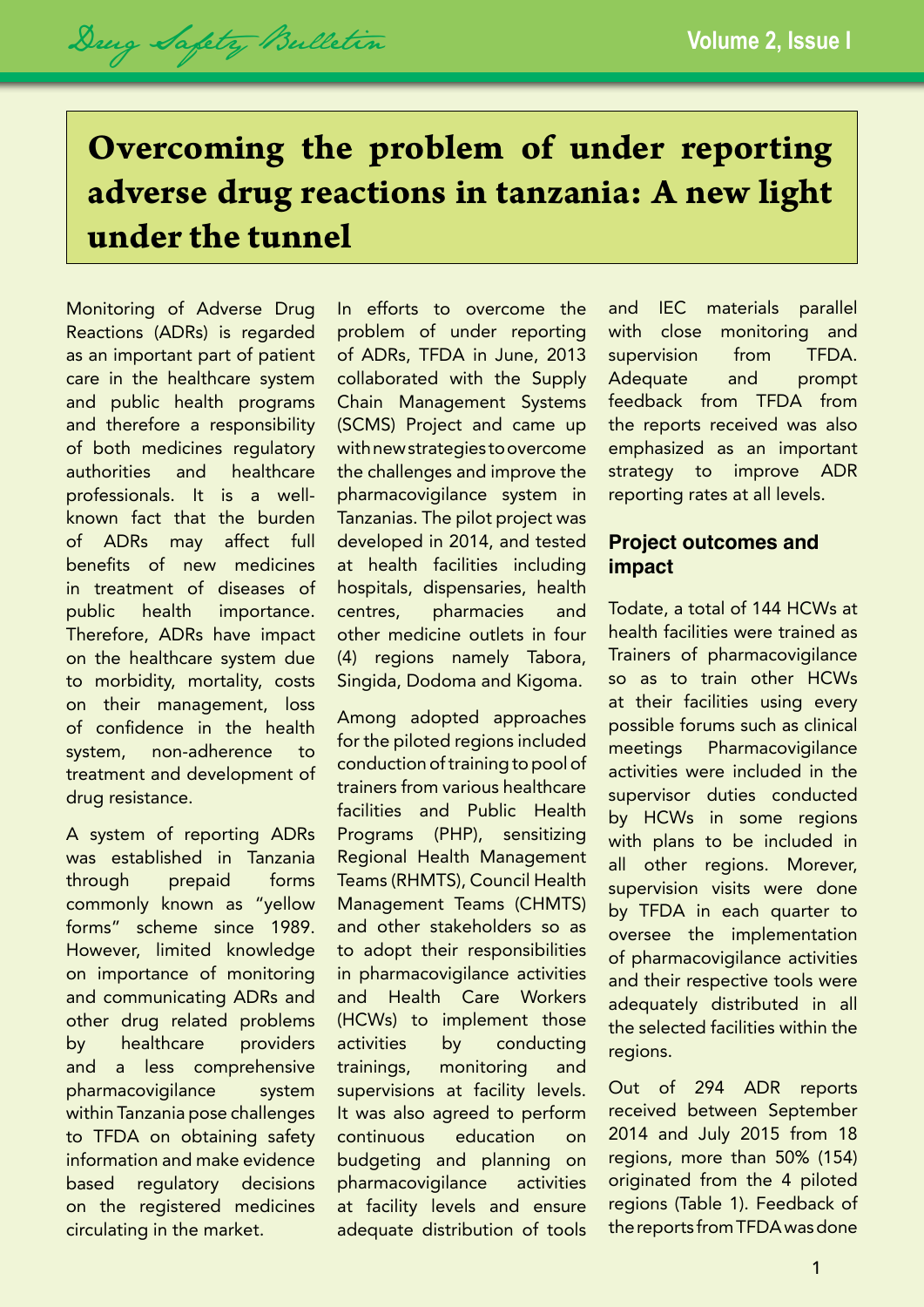to the reporters via phone calls, emails and letters. Stakeholders meetings were conducted to share experiences and challenges on implementation of pharmacovigilance activities in various health facilities.

#### **Table 1: ADR reports received by TFDA from piloted regions from September 2014- July 2015**

| Region    | <b>RH</b>      |    | рн  нс         | DISP | ADDO      | $\frac{1}{2}$ | Consumers | Total |
|-----------|----------------|----|----------------|------|-----------|---------------|-----------|-------|
| Singida   | 7              | 9  |                | 4    |           | 1             |           | 21    |
| Dodoma 19 |                | 17 | 1              | 1    |           | 1             | 3         | 42    |
| Tabora    | $\overline{4}$ | 8  | $\overline{4}$ | 15   | $\vert$ 5 |               |           | 36    |
| Kigoma    | 16             | 14 | 3              | 3    | 3         | 1             |           | 40    |
| unknown   |                |    |                |      |           |               |           | 15    |
| Total     |                |    |                |      | 154       |               |           |       |

*RH= Regional Hospital, DH= District Hospital, HC=Health Centre, DISP= Dispensary, ADDO= Accredited Drug Dispensing Outlets, PCY= Pharmacy*

The reporting rate was observed to increase dramatically after the pilot project commenced from zero rate to as high as 42 reports per facility (figure 1). Much as the number of reports is still low compared to the number of inhabitants in these regions, it is quite an improvement in the management of patients in the Tanzania healthcare system.

# **Reporting of ADRs by profession**

Results of this project indicate clearly that for Pharmacovigilance system to effectively work, multiple approaches should be used in implementation of respective activities. The later ought to be adopted at facility level including inclusion of pharmacovigilance agenda in the clinical meetings, frequent trainings by the trained HCWs themselves, involvement of therapeutic health councils, inclusion of pharmacovigilance in the supervision of health facilities, budgeting and planning of respective activities at facility level by inclusion of the activities in the Comprehensive Council Health Plan (CCHP). From the piloted regions, it is clear that active participation of all health professionals such as physicians, pharmacists, nurses and other health professional play a major role in boosting the reporting rate of ADRs (Figure 2)

### **Figure 2: Number of reported ADRs by HCPs**



In conclusion proper communication channels and links between consumers, health **professionals**, Pharmacovigilance focal persons and TFDA is of paramount importance to bolstering reporting of ADRs and other health related problems in Tanzania. The efforts done in piloted regions need to be scaled up and replicated to other regions to be able to adequately monitor the safety of medicines registered in Tanzania.

**Figure1: Reporting trend of ADR reports in piloted regions from 2012-2015**

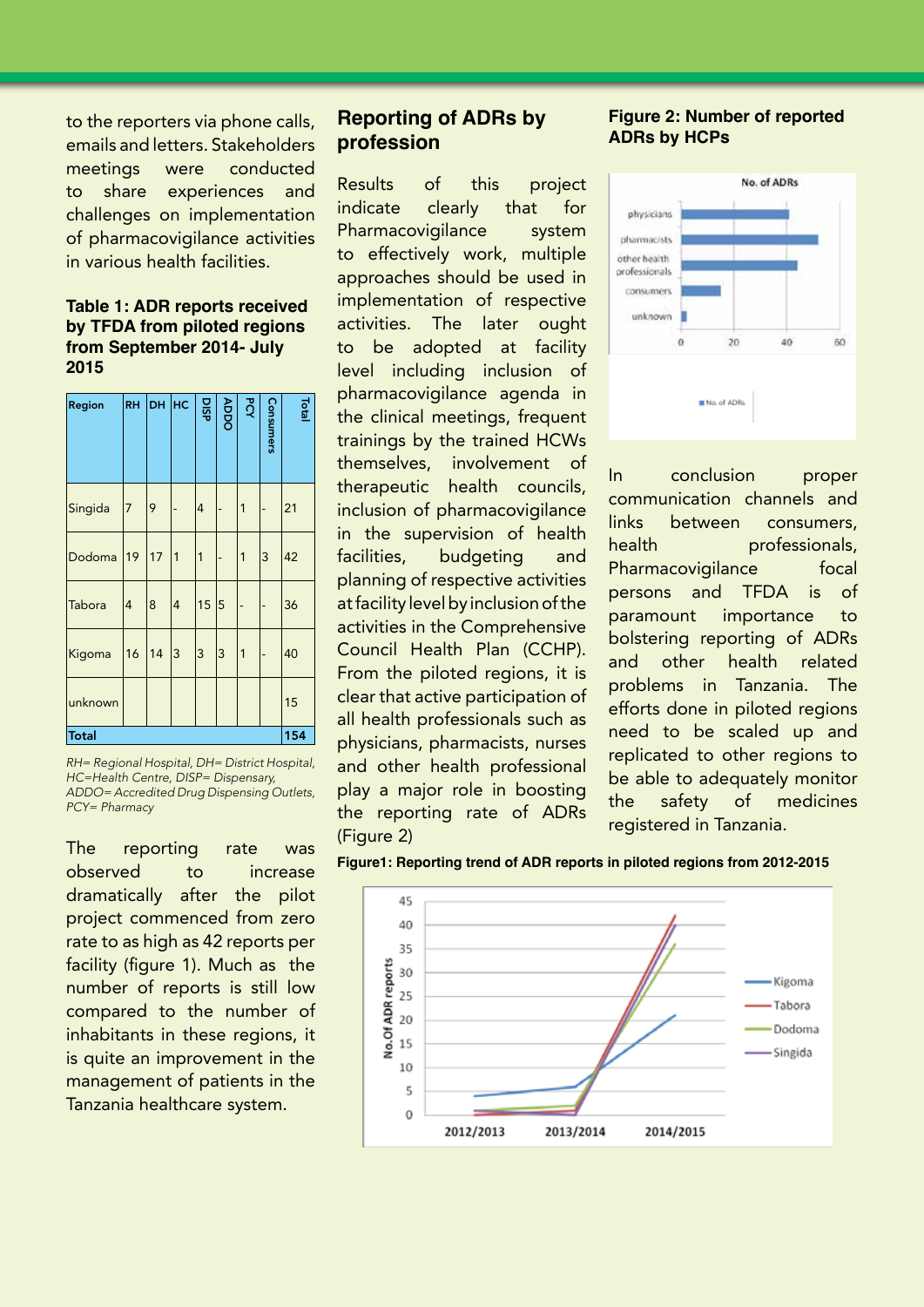# **Updates on spontaneous ADR reporting**

TFDA has received a total of 674 Adverse Drug Reactions (ADR) reports in the period between July 2012 and June 2016 that met quality aspects and were entered into the vigiflow database. Among the 674 reports received, 409 (61%) were reports for female patients, 250 (37%) male patients while for the remainder 12 (2%) the sex was not indicated. The majority of them were reported by pharmacists 271 (40%), followed by other healthcare professionals 174 (26%), physicians 155 (23 %), consumers 32 (5%) and 42 (6%) of reporters did not indicate their profession. Most of the reports were from Dar es salaam 95 (14%), Mbeya 82 (12%), Kigoma 66 (10%), Mwanza 56 (8%) and Tabora 56 (8%) as shown in figure 1.

#### **Figure 3: ADR reports received at TFDA and entered in vigiflow from July 2012- June 2016**



The number of ADRs increased over the past four years from 83 reports in 2012/2013, 100 reports in 2013/2014, 294 reports in 2014/15 and 288 in the year 2015 /2016. Many ADRs reports were linked to antiretrovirals 304 (35%), antibiotics 270 (31%) and antimalarial 122 (14%). The most suspected drugs to cause ADRs differed in various years, have been shown in Table2.

#### **Table2: Commonly reported medicines to cause ADRs in years 2013-2016**

| Year      | Commonly<br>reported Medicines                  | No. of<br>reports |
|-----------|-------------------------------------------------|-------------------|
| 2012/2013 | Artemether/<br>Lumefantrine                     | 23                |
|           | Nevirapine                                      | 12                |
|           | Cidex (Activated<br>Glutaraldehyde<br>Solution) | 11                |
|           | Co-trimoxazole                                  | 8                 |
| 2013/2014 | Lamivudine/<br>Zidovudine/<br>Nevirapine        | 16                |
|           | Artemether/<br>Lumefantrine                     | 15                |
|           | chloramphenicol<br>sodium succinate             | 11                |
|           | Co-trimoxazole                                  | 8                 |
| 2014/2015 | Lamivudine/<br>Zidovudine/<br>Nevirapine        | 30                |
|           | chloramphenicol<br>sodium succinate             | 17                |
|           | Co-trimoxazole                                  | 17                |
|           | Artemether/<br>Lumefantrine                     | 14                |
|           | Lamivudine/<br>Efavirenz/Tenofovir              | 34                |
|           | Sulfamethoxazole/<br>Trimethoprime              | 22                |
| 2015/16   | Emtrictabine/<br>Efavirenz/Tenofovir            | 11                |
|           | Rubella/Measles<br>vaccine                      | 11                |

Of the 122 reports of antimalaria medicines, Artemether/ Lumefantrine (ALu) was reported 57 times. The reported reactions for the ALu were mostly skin and subcutaneous conditions (64.1%). However the safety profile of the medicine was still favourable. For antiretrovirals, 58 (19%) were linked to Efavirenz/

Lamivudine/Tenofovir and Efavirenz/Emtricitabine/ Tenofovir and 45 (14%) related to Zidovudine/Lamivudine/ Nevirapine. Generally, the ADRs observed in the ARVs combination were not new and had been documented in the literature (Table 3). Summary of the reported.

It was further noted that 50 % of ADRs related to Co-trimoxazole were serious. The reported ADRs were mostly reported by the people living with HIV/AIDS that use co-trimoxazole for prophylaxis. The ADRs could therefore been attributed to the underlying conditions and concomitant medication that were taken together with the prophylaxis. The reported ADRs were those involving skin and subcutaneous.

A total of 28 ADRs were received by TFDA in 2014 which were suspected to be related to Chloramphenicol sodium succinate injection. The ADRs reported only occurred from the product that was manufactured by Lincolin Pharmaceuticals Ltd. Of the cases reported 89.2 % were serious. Due to the fact that the ADRs reported are not in line with the pharmacology of the drug, positive de-challenge for 2 cases and the fact that the events occurred in one brand only the product was withdrawn from the market for further analysis for root cause of the problem. Laboratory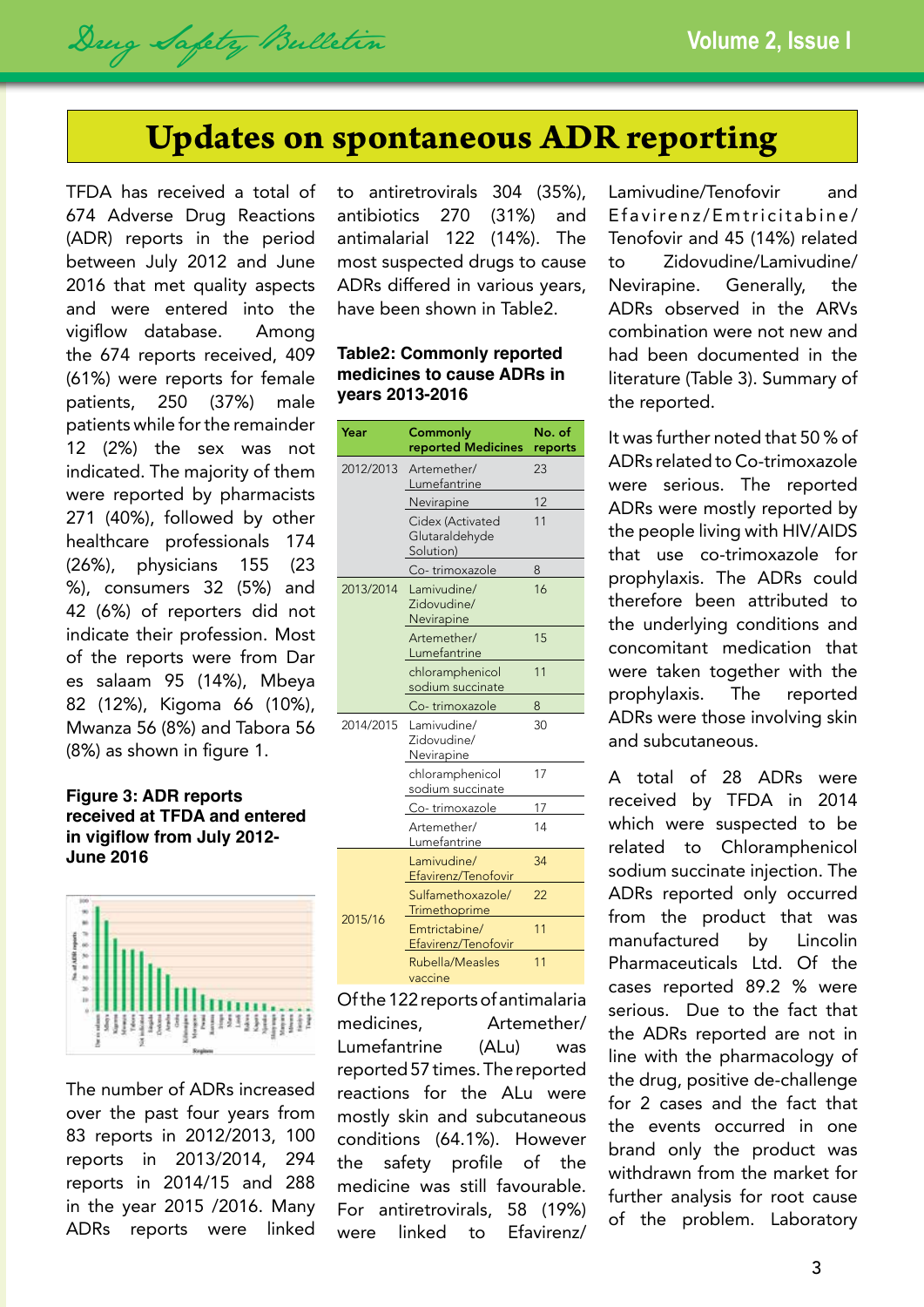Drug Safety Bulletin **Volume 2, Issue I**

analysis concluded that the product had quality issues which required intervention by the manufacturer. The Authority decided to cease the use of chloramphenicol injection from Lincoln Pharmaceuticals. This decision does not affect other brands

of chloramphenicol injection from other manufacturers. In the meantime the Authority continues to closely monitor all chloramphenicol products in the market to ensure that the safety profile continues to be favourable.

| Table 3: ADRs reported by commonly reported medicines July |  |
|------------------------------------------------------------|--|
| 2012- June 2016                                            |  |

| <b>Medicine</b>                      | <b>Reaction</b>                                      | No. of<br>reactions |
|--------------------------------------|------------------------------------------------------|---------------------|
| Artemether + Lumefantrine            | Skin and subcutaneous<br>conditions                  | 38                  |
|                                      | Fever                                                | 4                   |
|                                      | Vomiting                                             | 3                   |
|                                      | Palpitations                                         | 3                   |
|                                      | weakness                                             | $\overline{2}$      |
|                                      | Others (frequency of one<br>case)                    | 7                   |
| Lamivudine/Zidovudine/<br>Nevirapine | Skin and subcutaneous<br>conditions                  | 28                  |
|                                      | Generalized swelling                                 | 4                   |
|                                      | anaemia                                              | 2                   |
|                                      | Headache                                             | $\overline{2}$      |
|                                      | Peripheral neuropathy                                | 2                   |
|                                      | Others (frequency of one<br>case)                    | 7                   |
| Co-trimoxazole                       | Itching                                              | 11                  |
|                                      | Rash                                                 | 10                  |
|                                      | Steven Johnson's syndrome                            | 5                   |
|                                      | Oral ulcerations                                     | 2                   |
| Chloramphenicol sodium<br>succinate  | Difficulty in breathing/<br>Dyspnoea                 | 15                  |
|                                      | Chest tightness/pain                                 | 5                   |
|                                      | Anaphylactic reaction                                | 5                   |
|                                      | Palpitations aggravated                              | 3                   |
|                                      | Excessive sweating                                   | 3                   |
| Cidex (Activated                     | Headache                                             | 3                   |
| Glutaraldehyde Solution)             | Eye irritation                                       | $\overline{c}$      |
|                                      | Throat irritation                                    | $\overline{c}$      |
|                                      | <b>Burning sensation</b>                             | $\overline{2}$      |
|                                      | Muscle spasticity                                    | $\mathbf{1}$        |
|                                      | Pain in face<br>Upper respiratory tract<br>infection | 1<br>1              |
|                                      | Chest pain                                           | 1                   |

Cidex (Activated Glutaraldehyde Solution) that is used to sterilize medical equipment was reported by one facility to cause ADRs such as skin irritation, eye irritation and respiratory problems. The ADRs occurred to the healthcare staff performing the sterilization process. It should be noted that the manufacturer clearly indicated that precautions should be taken when handling cidex and contaminated instruments by wearing protective gear that includes gloves, eye protection and fluid-repellent gown. Precautions should therefore be taken to avoid unnecessary ADRs from occurring when handling products that are toxic and appropriate training should be done to the personnel handling the products.

Some of the ADRs reported are consistent with those provided with the manufacturer during market authorisation and some are new or unexpected. Consolidated reports from various healthcare workers can be used to make regulatory decisions that are evidence based. Each report is therefore very important to be able to establish the safety profile of a particular medicine. Healthcare workers therefore play an important role in providing information on safety of medicines during their daily practice. TFDA therefore urges all stakeholders to provide reports as soon as they occur to assist in making regulatory decisions regarding the products circulating in the market.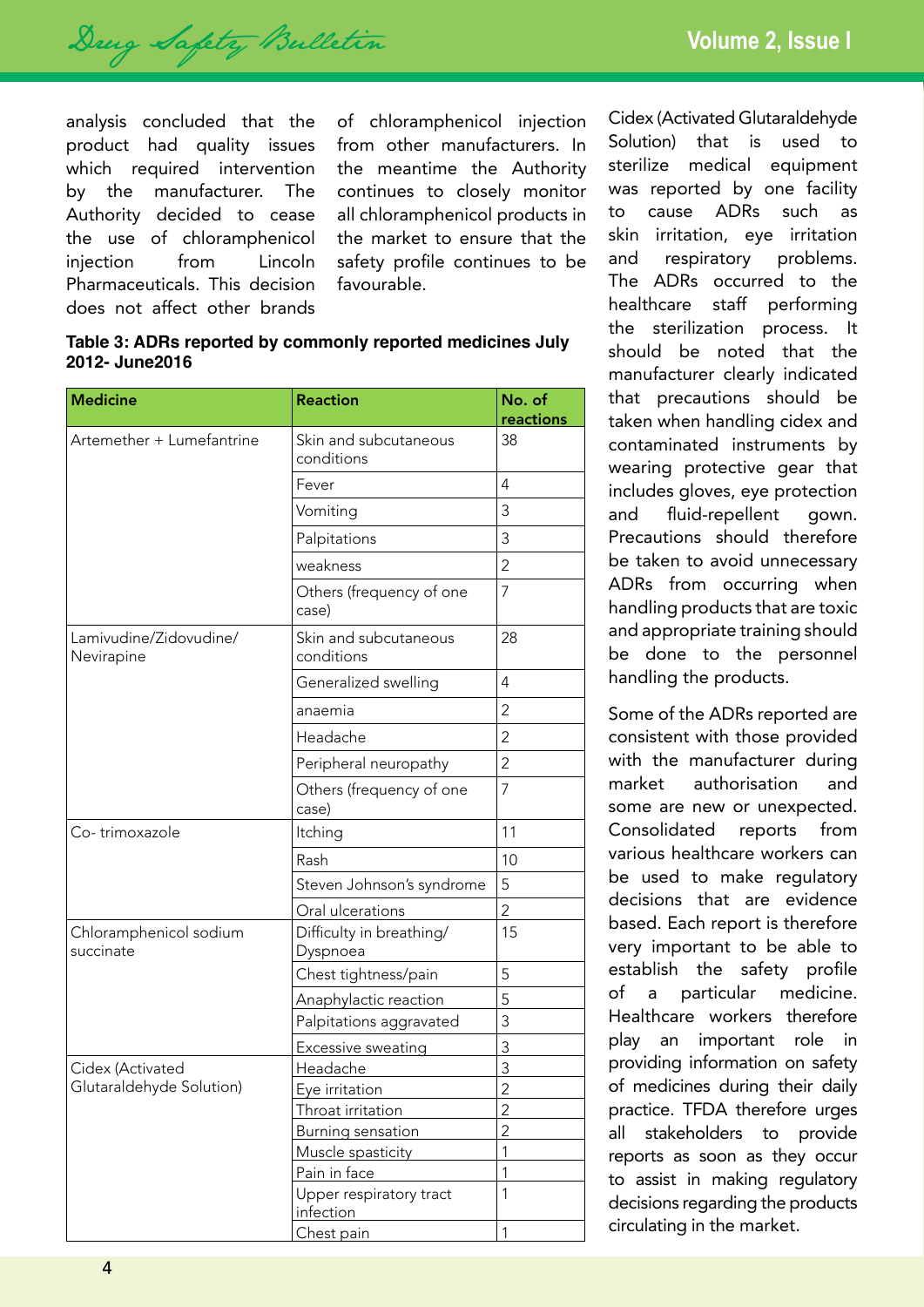# **Monitoring system on AEFI strengthened**

Adverse Event Following Immunization (AEFI) is any untoward medical occurrence which follows immunization and which does not necessarily have a causal relationship with the usage of the vaccine.

AEFIs may occur due to various factors related to vaccine product, quality defect, immunization error, immunization anxiety and could be coincidental. All vaccines used under the national immunization program are of good quality, safe and effective. However, it is well known that no vaccine is completely without risk and adverse events even if administered appropriately.

In view of this, measures still need to be put in place to monitor and prevent occurrence of these events. Moreover, since there have been introduction of other new vaccines in the routine immunization program such as Measles and Rubella (MR), Human Popillomavirus (HPV), Rotavirus vaccine and pneumococcal vaccines, there is a need of active monitoring of AEFI from these products.

In order to detect, evaluate, manage, prevent and respond efficiently safety issues related to vaccines, TFDA in collaboration with Immunization and Vaccine Development Programme (IVD) and the World Health Organisation (WHO) have put in place measures to strengthen the AEFI Surveillance system.

Among the measures which were set are development of respective guidelines on AEFI and capacity building to important stakeholders including TFDA staff.

# **Development of Guidelines for Surveillance of AEFIs**

These guidelines which were established in December 2014, highlight the concept of vaccines and AEFI, prevention and management of AEFIs, reporting structure of AEFI, overview of AEFI causality assessment, actions and responses towards AEFI and communication and media management. They are intended to be used by Healthcare workers, Immunisation officers, vaccines

manufacturers, Laboratories, IVD and TFDA.

# **Capacity Building**

In August 2014, the WHO in collaboration with TFDA and IVD organised training to TFDA staff, IVD staff, AEFIs members and healthcare workers to increase their understanding and skills in monitoring and assessment of AEFIs during immunization. In addition, the training program's objectives were to establish communication links on vaccine safety issues among health care workers, IVD and TFDA; to identify roles and responsibilities of various stakeholders, as well as to enhance national capacity for AEFI data analysis and data management.



*Various stakeholders for Pharmacovigilance during one of the training for monitoring medicine safety in Tanzania*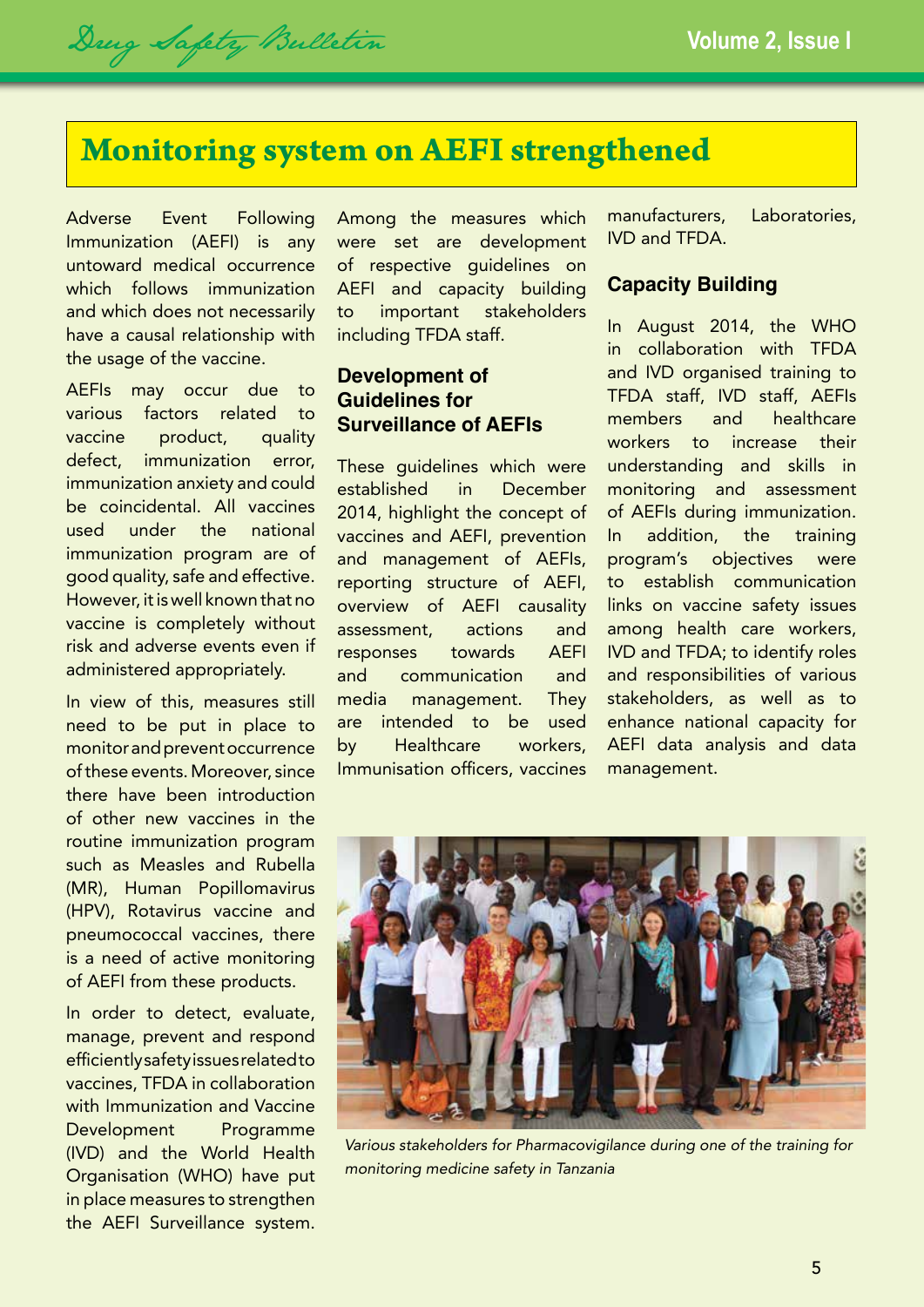



### **Outcome**

Since introduction of these initiatives, TFDA has been able to receive for the first time 22 AEFI case reports from five regions namely Mwanza, Arusha, Dodoma Iringa and Kigoma during the Measles Rubella (MR) campaign conducted in October 2014.

Among the case reports,12 (54%) were received from Mwanza region, 5 (23%) from Arusha, 3 (14%) from Dodoma, 1 (4.5%) from Iringa region and 1(4.5%) from Kigoma region. The reported AEFI cases included facial and body

rash, itching, swelling at the injection site, fever, running nose, vomiting and general body malaise. All cases were associated with vaccines but were basically not serious.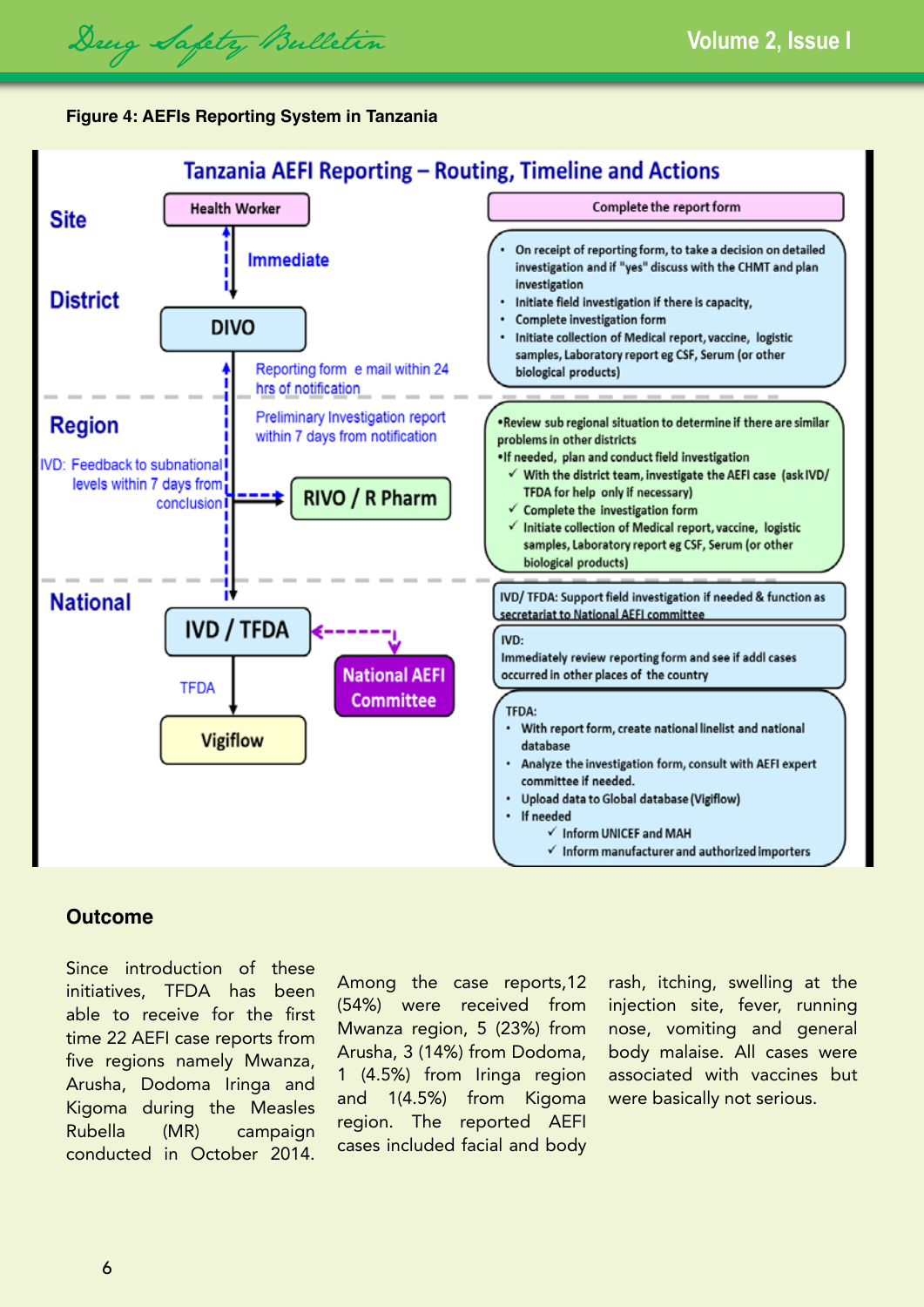# **Withdrawal of registration of ketoconazole tablets and change of indications and distribution for some medicines**

### **Introduction**

One of the core functions of TFDA in executing its duties is to evaluate regulated products' informations including medicines' applications before registration and marketing authorization. TFDA continuously monitors and reviews the safety and quality of medicines even after marketing authorization despite the fact that the products did meet safety, quality and effectiveness parameters during registration. This is due to the fact that product's quality and safety may change after registration due to several factors such as changes in the manufacturing procedures, sources of raw materials, storage conditions, differences in genetic makeup of some individuals and also use of medicines in populations that were not involved in clinical trials to just name a few.

Between 2013-2015, Ketoconazole tablets and several other medicinal products were withdrawn from registration due to changes of their safety

profiles. Furthermore, there are several products whose indications have been reviewed and changed for safety and efficacy reasons as indicated hereunder.

### *Withdrawn Ketoconazole tablets*

Ketoconazole is a broad spectrum antifungal medicine that has been used for a long time as first line treatment of fungal infections and was also registered in Tanzania for the same indication. In 2013 several reports of increased liver injury that led into liver transplantation or death from various countries led to the conclusion that the risk of liver injury outweighs the benefit of treatment of fungal infections. Moreover oral ketoconazole was also known to cause other serious adverse reactions such as adrenal insufficiency and several known drug interactions. In view of this it was recommended that other alternative antifungals with less safety issues should be used and therefore discourage the use of oral ketoconazole. Based on the recommendations from the WHO and accumulated data on liver hepatotoxicity from other countries, in 2014 TFDA decided to withdraw registration of all oral ketoconazole products from the market.

A total number of 18 ketokonazole oral dosage forms in tablets that were registered in Tanzania by various manufacturers were withdrawn from the market (Table 4). Consequently importation, distribution, sale and use of such formulations has been prohibited. However, these restrictions do not apply to other dosage forms of Ketoconazole such as topical preparations i.e creams, ointments, lotions and shampoossince they do not have any adverse drug reactions due to their route of administration. These formulations will therefore continue to be available in Tanzania market.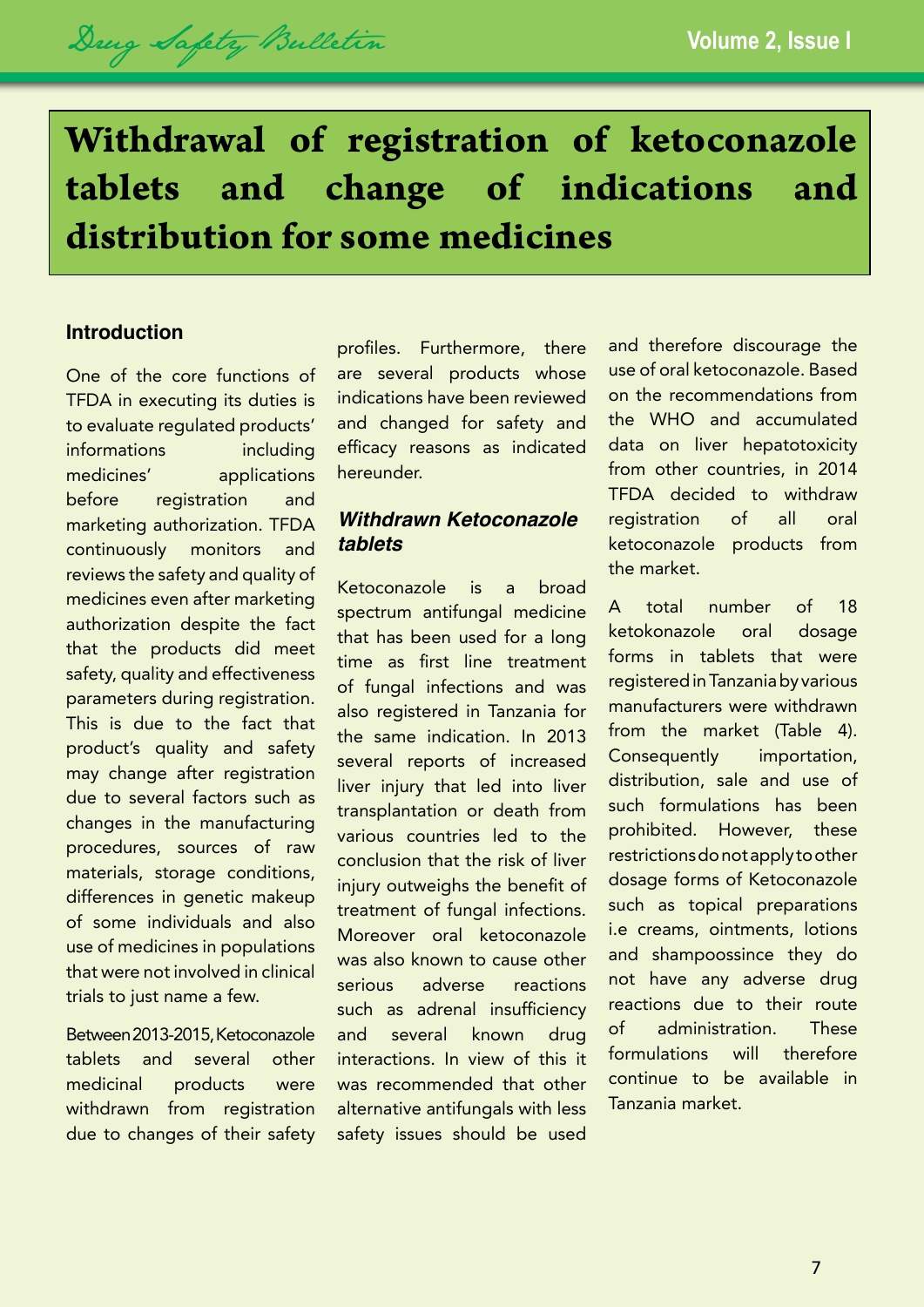|           | S/N Medicine name and manufacturer                                                           |
|-----------|----------------------------------------------------------------------------------------------|
| 1.        | Nizoral Tablets manufactured by Janssen Pharmaceutica N.V, Belgium,                          |
| <b>2.</b> | Nizoral, Kezole Tablets manufactured by Intas Pharmaceuticals Limited, India,                |
| 3.        | Ketrozol Tablets manufactured by Remedica Limited, Cyprus,                                   |
| 4.        | Ketrozol, Tinuvin Tablets of Medochemie Limited, Cyprus,                                     |
| 5.        | Antanazole Tablets manufactured by Shin Poong Pharmaceutical Co. Limited, Korea,             |
| 6.        | Ketarin Tablets manufactured by Flamingo Pharmaceuticals Limited, India,                     |
| 7.        | Kezole Tablets manufactured by Keun Wha Pharmaceuticals Co. Ltd, Korea,                      |
| 8.        | Nidrox Tablets manufactured by Caps Rallis Private Limited. Zimbabwe,                        |
| 9.        | Ketozol Tablets manufactured by Kunwoong Pharmaceutical Co. Limited. Korea,                  |
| 10.       | K-Zole Tablets manufactured by Shelys Pharmaceuticals Limited, Tanzania,                     |
| 11.       | Phytoral Tablets manufactured by Micro Labs Limited, India                                   |
| 12.       | Ketoral Tablets manufactured by Bilim Pharmaceutials A.S, Turkey,                            |
| 13.       | Ketocoze Tablets manufactured by Seoul Pharma.Co.Limited. Korea,                             |
| 14.       | Dermizol Tablets manufactured by Astralifecare (India) Private Limited, India,               |
| 15.       | Ketovid Tablets manufactured by Hovid Bhd. (Ipoh Plant), Malaysia,                           |
| 16.       | Konazol Tablets manufactured by Lincoln Pharmaceuticals Limited India,                       |
| 17.       | Ketovate Tablets manufactured by Bal Pharma Limited, India and                               |
| 18.       | Ketoconazole Tablets manufactured by Zhejiang Holley Nanhu Pharmaceutical Co. Limited, China |

#### **Table 4: Oral ketoconazole products withdrawn from registration in Tanzania**

# *Withdrawal of Solid and liquid preparations containing Amodiaquine as monotherapy*

Monotherapy means treatment with a single medicine (either a single active compound or a synergistic combination of two compounds with related mechanism of action). Several products containing amodiaquine as monotherapy were registered in Tanzania for treatment of plasmodium falciparum malaria. However, it has been demonstrated over the years that the use of monotherapies for treatment of malaria lead to parasites resistance and therefore resulting in ineffectiveness of the medicines in the treatment of this disease which has a high public health risk. The WHO recommends to cease manufacturing and registration of oral antimalarial monotherapies in favour of fixed dose combination (FDC) antimalarial medicines in countries where malaria is endemic.

Considering the rapid increase in resistance of malaria parasites to several monotherapy antimalarial medicines and the data from the Ministry of Health, Community Development, Gender, Elderly and Children (MoHCDGEC) that Amodiaquine resistance has reached an average of 11.5% (from 6.3 to 18.2%) after five years of introduction in Tanzania as a second line treatment for malaria, the 2013 Policy and Standard Treatment Guidelines for Malaria was reviewed to exclude amodiaquine as a second line treatment. It was recommended Artemesinin based Combination Therapies (ACTs) should be used as first line treatment of malaria.

Consequently, TFDA decided to withdraw registration of all monotherapy solid and liquid preparations containing Amodiaquine. A total number of 7 Amodiaquine brand were de-listed from the database of registered products (Table 2). Formulations containing Amodiaquine as a combination with other antimalarials such as artesunate are not restricted for registration since they do not pose a risk of resistance.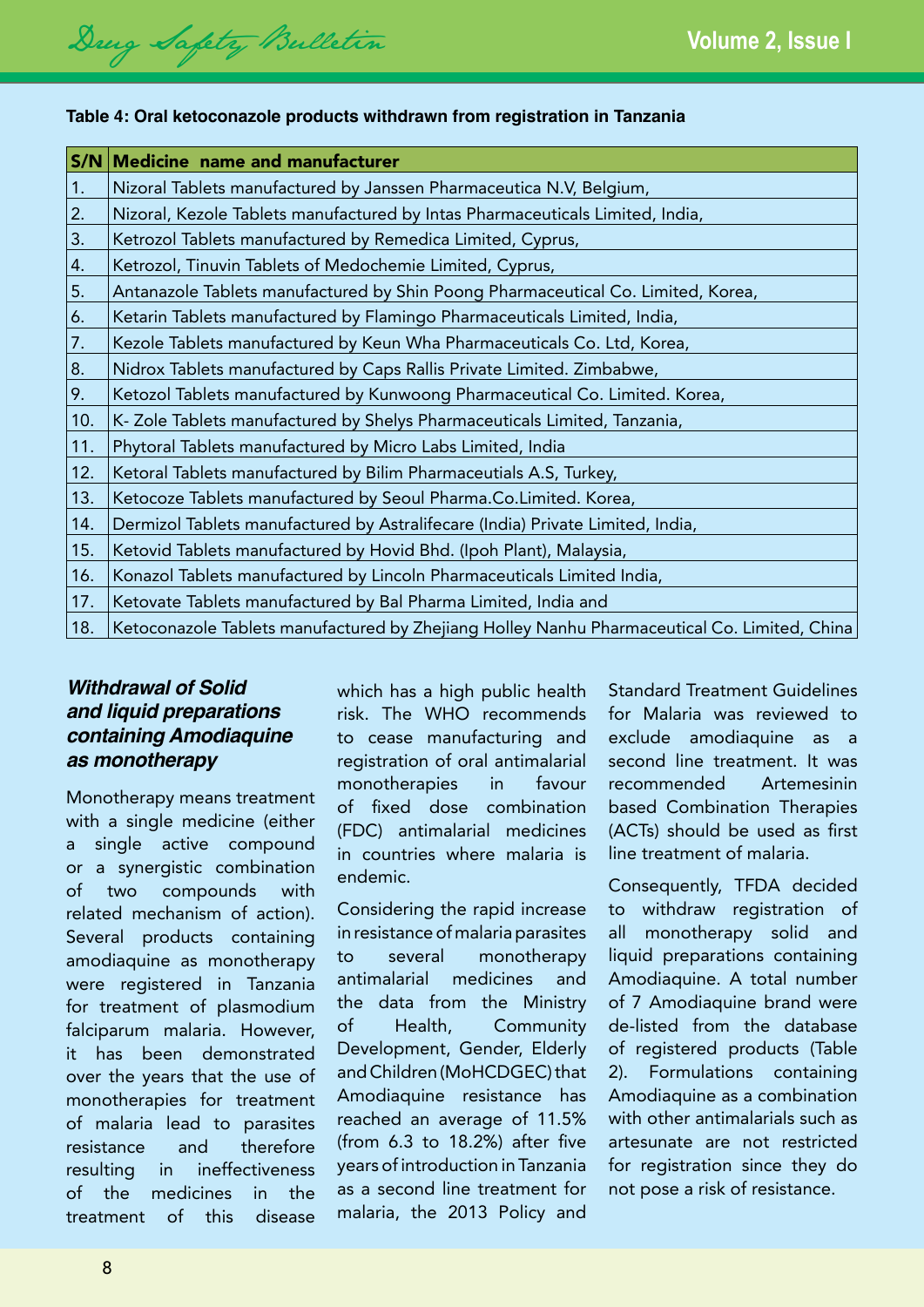| S/N | <b>Medicine name and manufacturer</b>  | <b>Manufacturer</b>                   |
|-----|----------------------------------------|---------------------------------------|
| 1.  | Amobin Tablets manufactured            | Regal Pharmaceuticals Limited         |
| 2.  | <b>Emoquin Suspension manufactured</b> | Elys Chemical Industries Limited      |
| 3.  | Emoquin Tablets manufactured           | Elys Chemical Industries Limited      |
| 4.  | Amodar Suspension manufactured         | <b>Shelys Pharmaceuticals Limited</b> |
| 5.  | Amodar Tablets manufactured            | <b>Shelys Pharmaceuticals Limited</b> |
| 6.  | Laeoquin Suspension manufactured       | Laboratories & Allied Limited and     |
| 7.  | Malaridose Tablets manufactured        | Zenufa Laboratories (T) Limited,      |

#### **Table 5: Amodiaquine monotherapies withdrawn from registration in Tanzania**

# **Review of indications and Changes in use of SPs**

# *Sulphadoxine/ Pyrimethamine and Sulphamethopyrazine/ Pyrimethamine (SPs)*

It has been well established that the use of SPs in treatment of malaria has lead to high resistance of parasites against these medicines. In Tanzania the parasite resistance to SPs went as high as 25.5% in the sentinel sites (Range from 7.8 to 60.5%). Based on the fact, the MoHCDGEC decided that the use of SPs should be limited to Intermittent Preventive Treatment (IPT) of

malaria in pregnancy. In this regard, TFDA reviewed SP indications in accordance with National directives through the Ministry. Furthermore, all the manufacturers were directed to revise the prescribing and patient information to reflect these changes.

# *Change in use of Medicines containing Kanamycin,*  Amikacin and Levofloxacin

Aminoglycosides are group of antibacterials used for the treatment of various Gram-negative bacteria. In order to prevent and delay emergence of resistance by

bacteria causing Tuberculosis disease, the Ministry of Health, Community Development, Gender, Elderly and Children (MoHCDGEC) restricted the use of these medicines containing Kanamycin, Amikacin and Levofloxacin for treatment of Tuberculosis only to designated hospitals, health centres and dispensaries with effect from January, 2015.

TFDA will continue to evaluate the quality of these products and provides the public with all updates regarding the safety and efficacy of these medicines.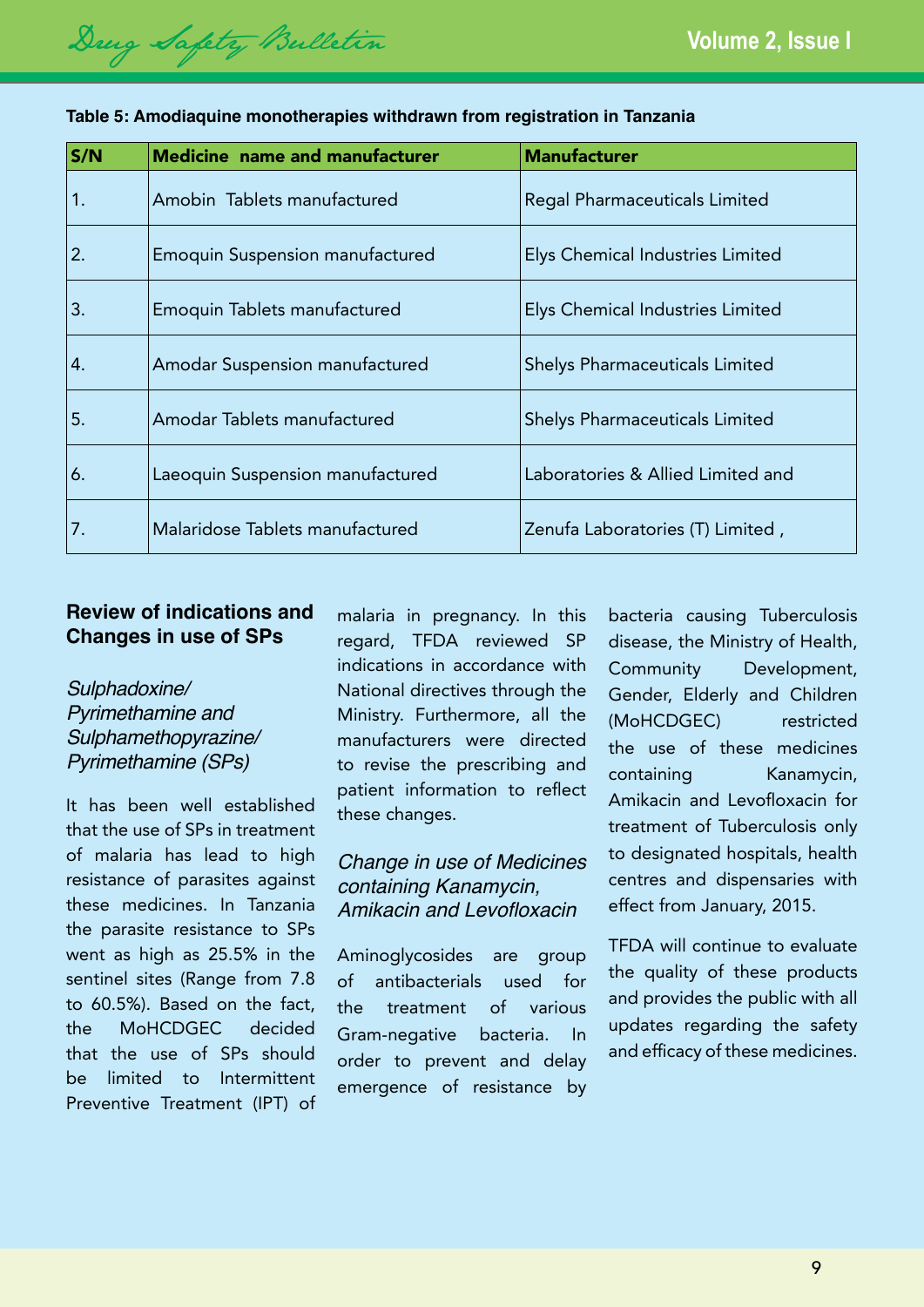# UNFIT VETERINARY MEDICINES WITHDRAWN FROM TANZANIA MARKET

In executing its mission of protecting and promoting public health, TFDA has established regulatory systems in ensuring quality, safety and effectiveness of veterinary medicines which include registration process including laboratory analysis, good manufacturing practice (GMP) inspection and postmarketing surveillance (PMS) on quality aspect. Through PMS program, TFDA collects samples of medicines from various regions and conduct thorough investigational analysis to confirm if they maintain their standards after being registered in the country.

Unfit veterinary medicines are liable to endanger health of the treated animals due to resistance to some animal diseases; toxicity and even death hence eventually jeopardize public health and

aggravate poverty.

As per available data, samples of three different types of veterinary medicine namely Diminazene injection, Isometamidium chloride hydrochloride injection and Homidium injection for treatment of Trypanosoma were collected in 2012/13 in order to assess their quality status in the Tanzanian market. The samples were collected from five regions namely Arusha, Mbeya, Kigoma, Lindi and Shinyanga and were analysed for amount of Active drug content present. The outcome of the laboratory tests provided acceptable results, whereby 77% of diminazene samples passed the test and 100% of tested samples of Isometamidium and Homidium also passed the test. These results suggest that veterinary medicines of such category which are available in

the market are of acceptable quality.

Moreover in 2014/15 and 2015/16, Abendazole oral suspension samples manufactured by 20 different manufacturing companies were collected from five regions namely Dodoma, Kilimanjaro, Mwanza, Mbeya and Dar es Salaam and analyzed. The analytical results revealed that four (4) samples manufactured by three different companies found to contain low levels of active ingredient to the extent of 10 - 82.9% contrary to the acceptable standard of 90-100%. As a result these products were withdrawn from the market. The findings were communicated to the Marketing Authorization Holders for further investigation on manufacturing processes and eventually provide corrective and preventive measures.

| S/N         | <b>Product name</b>                          |          | Batch/Lot number   Manufacturing date   Expiry date |            | <b>Manufacturer</b>                          |
|-------------|----------------------------------------------|----------|-----------------------------------------------------|------------|----------------------------------------------|
| $\vert$     | <b>ALBEN Blue</b><br>2.5% Oral<br>suspension | 14405    | 01/07/2013                                          | 01/06/2015 | Vetagro and Pulpers<br>Co. Ltd, Kenya        |
| $ 2\rangle$ | Albendazole<br>2.5% Oral<br>suspension       | 1209095  | 01/04/2013                                          | 01/04/2016 | Bajuta International,<br>Tanzania            |
| $ 3\rangle$ | Ashialben 10%<br>Oral suspension             | ALS-2084 | 01/07/2015                                          | 01/06/2016 | <b>Ashish Life Science</b><br>PVT Ltd, India |

**Table 6: Substandard Albendazole oral suspension withdrawn from the markets**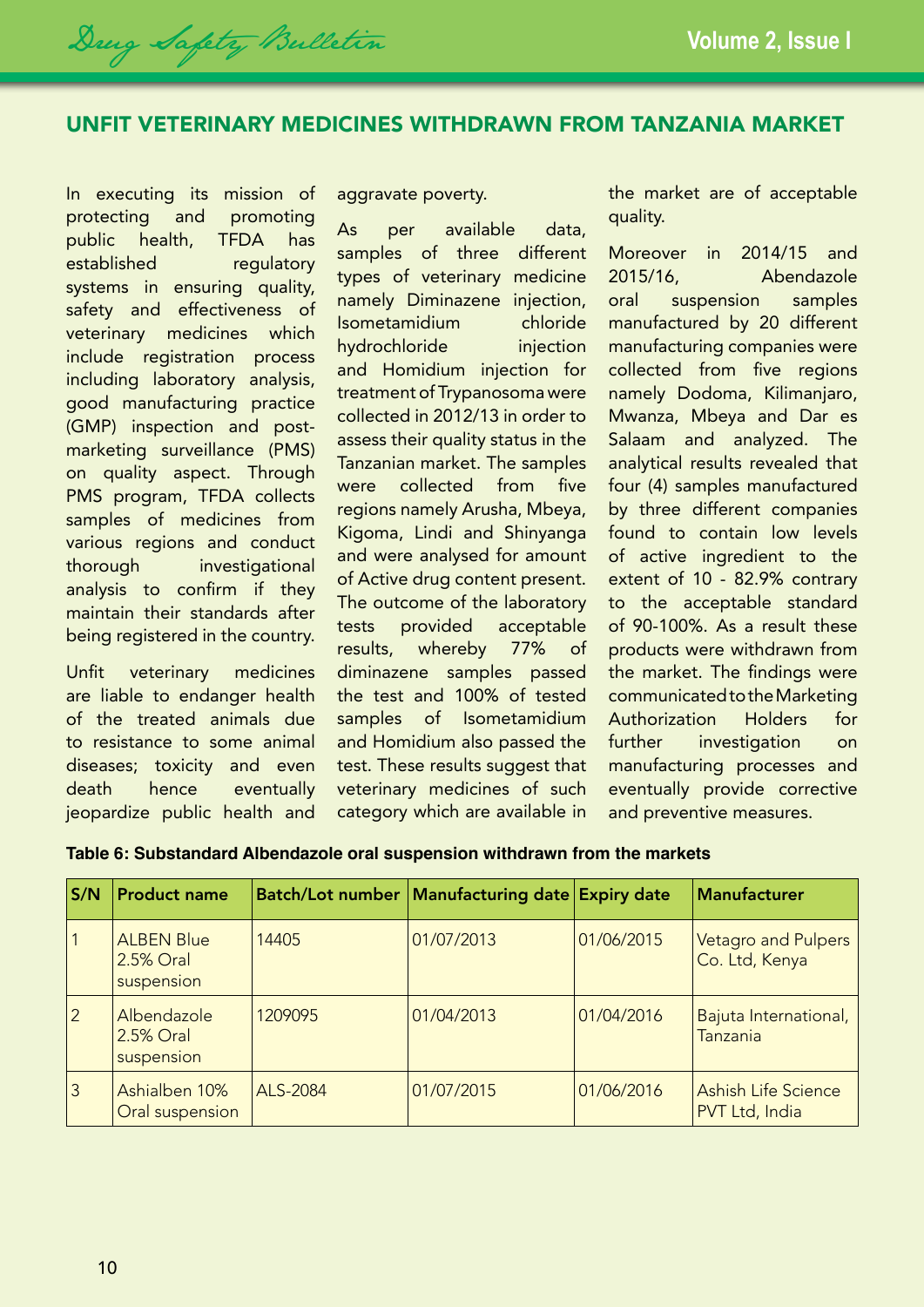Drug Safety Bulletin **Volume 2, Issue I**

Similarly, two (2) unregistered Veterinary Albendazole oral suspension manufactured by Asia Animal Health of unknown country were discovered circulating in the market and were also confirmed to be substandard, and were confiscated and destroyed by TFDA.

#### **Table 7: Unregistered and substandard Albendazole oral suspension confiscated**

| S/N            | Product<br>name                        | number  | <b>Batch/Lot   Manufacturing   Expiry</b><br>date | date       | <b>Manufacturer</b>        |
|----------------|----------------------------------------|---------|---------------------------------------------------|------------|----------------------------|
|                | Albendazole<br>2.5% Oral<br>suspension | 7345    | 01/03/2015                                        | 01/05/2019 | Asia Animal<br>Health Ltd, |
| $\overline{2}$ | Albendazole<br>2.5% Oral<br>suspension | 7403040 | 01/03/2015                                        | 01/03/2019 | Asia Animal<br>Health Ltd, |

### **Ongoing analytical investigation of veterinary medicines**

Three types of veterinary medicines namely Amprolium powder for reconstitution, Diminazine injection and Levamisole powder for injection are currently undergoing investigational analysis as part of continuous PMS programme for veterinary medicinal products circulating in Tanzanian market. The primary objective is to ensure that veterinary medicines continue to maintain their quality standards throughout their registration lifecycle.

### **Future plans**

Through the PMS programme, TFDA plans to extend coverage of sample collection to include more categories of medicines, to reach more regions in the country and to perform analytical investigations. The ultimate results will be used in decision making processes including withdrawal of substandard products from the market.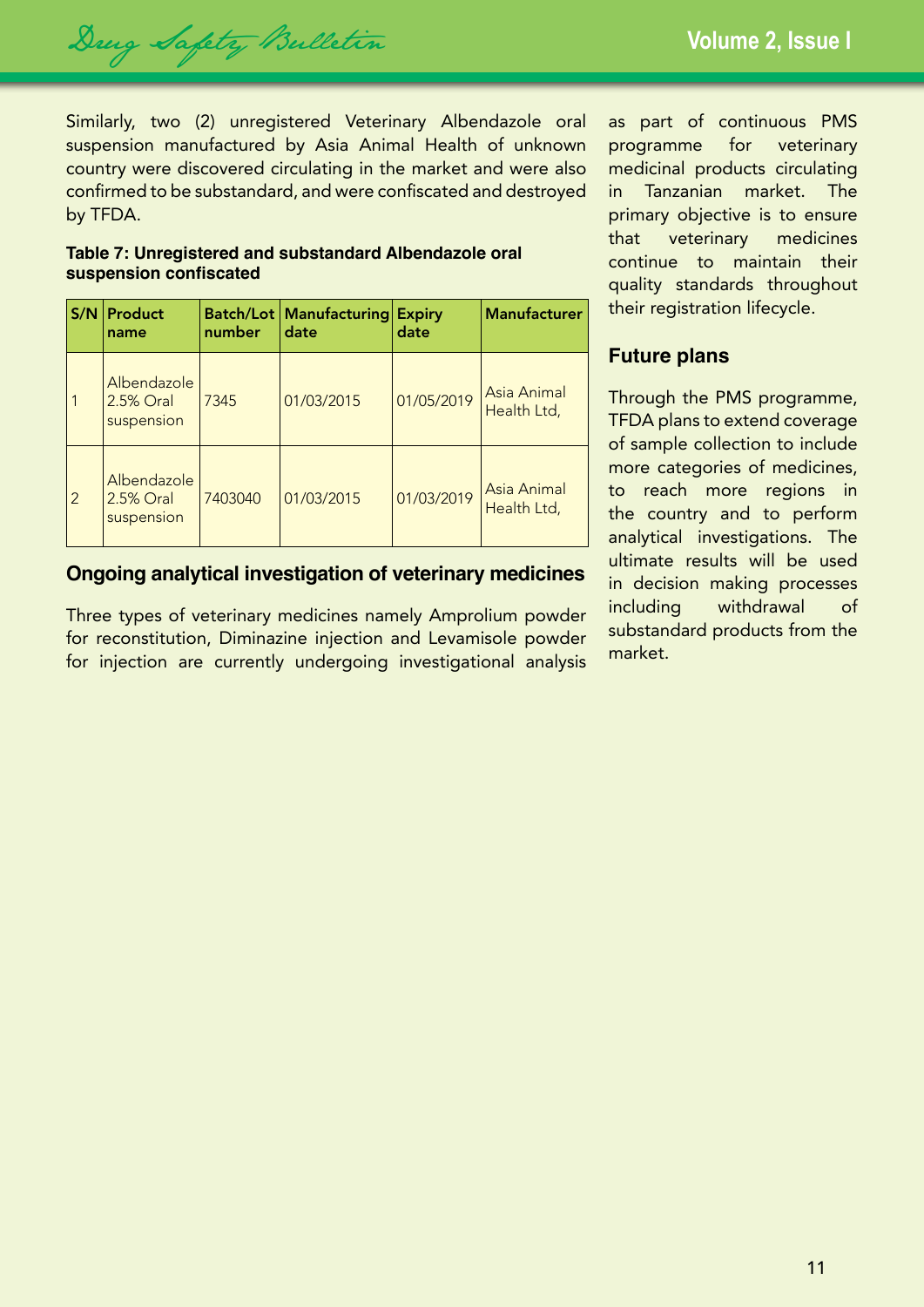Drug Safety Bulletin **Volume 2, Issue I**

# **TANZANIA FOOD AND DRUG AUTHORITY**



# **A USER GUIDE TO ELECTRONIC SYSTEM FOR REPORTING ADVERSE DRUG REACTION**

### Introduction

The Tanzania Food and Drugs Authority (TFDA) has established an electronic system for reporting Adverse Drug Reaction (ADR) was launched on 12th October 2016.

### How can you access the e-reporting tools for ADR?

*Access to the tool by using a Computer connected to the internet*

The tool is accessed through the link http://www.tfda.go.tz/adr/. Three forms will be displayed appearing in green, yellow and blue.

| A form for consumer reporting of suspected ADRs             |  |
|-------------------------------------------------------------|--|
| A form for reporting suspected ADRs by healthcare providers |  |
| A form for reporting poor quality                           |  |

*Access to the tool by using a mobile phone connected to the internet*

The smart phone (android app) can be downloaded from 'play store'andinstalled on the phone. A few steps below provide a simple way to get the tools installed on the phone;

|   | Go to 'Play Store' item on the phone            | lay Store                                                      |
|---|-------------------------------------------------|----------------------------------------------------------------|
| 2 | Search for 'ADR Reporting Tool'                 | TFDA ADR REPORTING TOOL                                        |
| 3 | 'TFDA<br>Select and accept<br>the<br>Reporting' | TFDA ADR Reporting Tool<br>Hotel's Doug<br><b>TFDA</b><br>4.5* |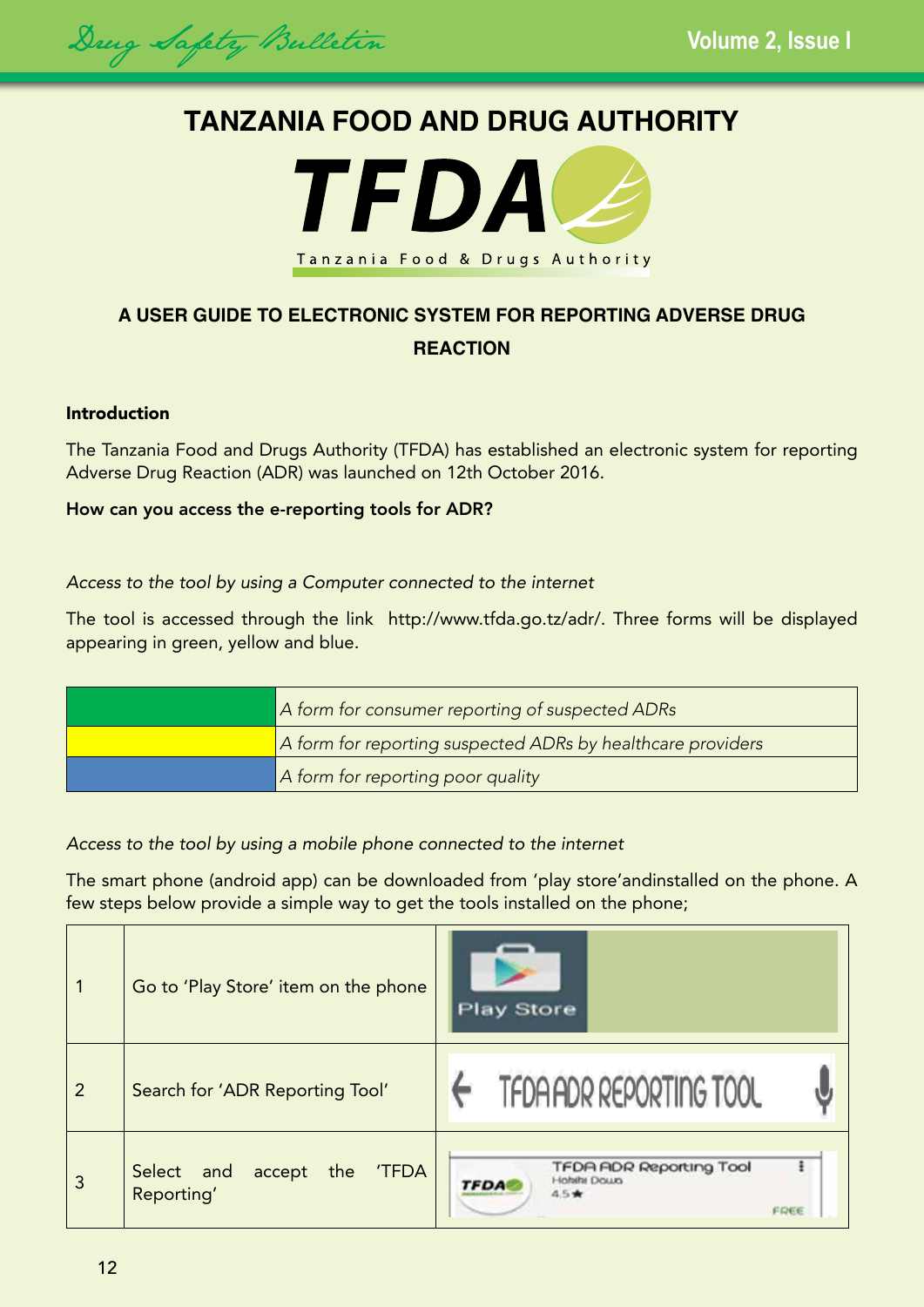Drug Safety Bulletin **Volume 2, Issue I**

| $\overline{4}$                                         | Install the application                    | INSTALL                                                                 |
|--------------------------------------------------------|--------------------------------------------|-------------------------------------------------------------------------|
| 5                                                      | Open the installed application             |                                                                         |
| Get onto the tool's displaying the<br>6<br>three forms |                                            | <b>Reporting by Consumers</b><br><b>Reporting by HealthCare Workers</b> |
|                                                        | <b>Reports of Product Quality Products</b> |                                                                         |



The Minister of Health, Community Development, Gender, Elderly and Children, Hon. Ummy Mwalimu seated (at the centre) with other staff from TFDA, University of Dodoma and MUHAS during the launching of electronic system for reporting Adverse Drug Reaction which was held at TFDA venue on 12<sup>th</sup> October 2016.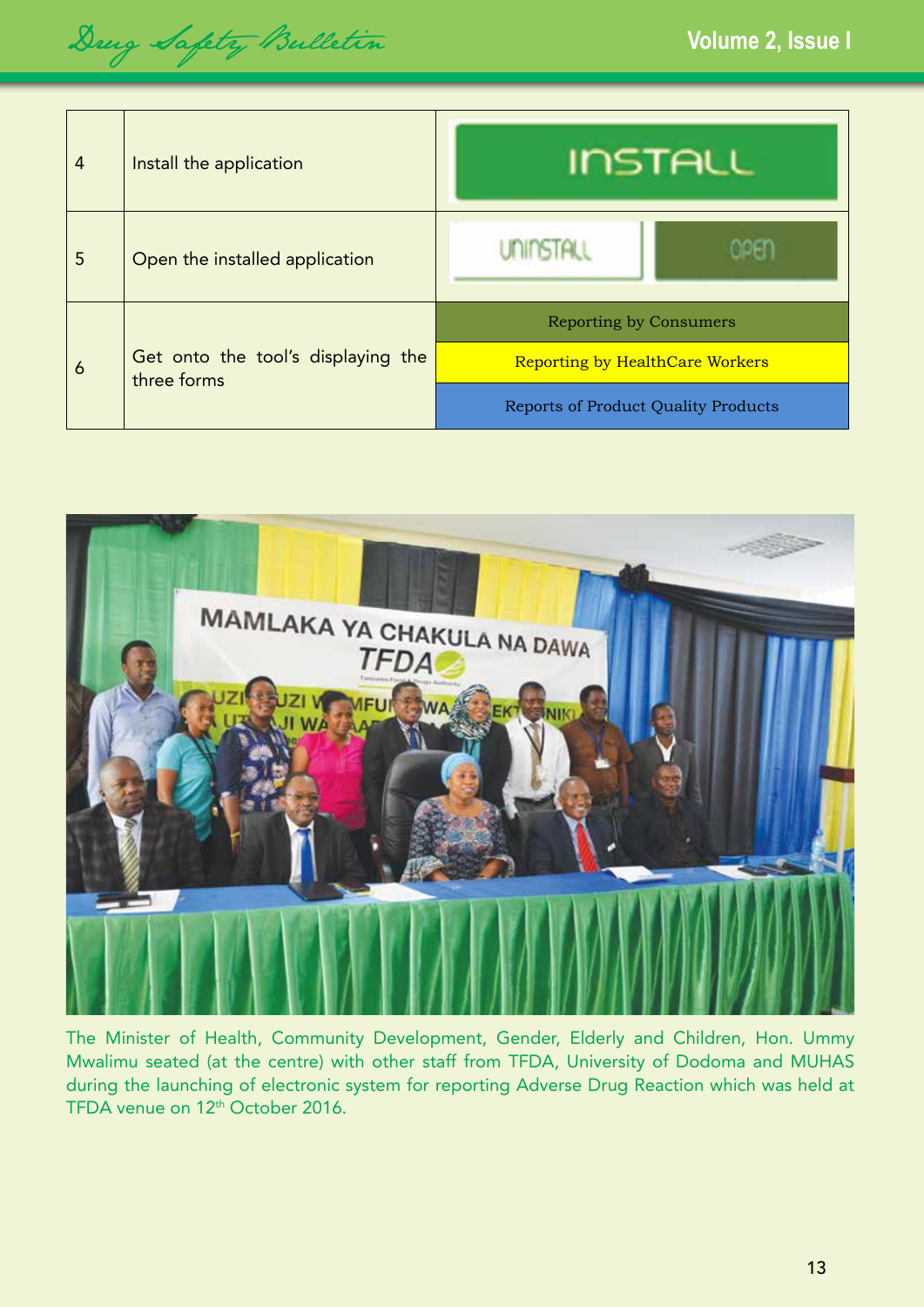Drug Safety Bulletin **Volume 2, Issue I**

#### **Director General,**

Tanzania Food and Drugs Authority (TFDA) Head quarters Mandela Road, External – Mabibo P. O. Box 77150, Dar es Salaam – Tanzania Phone: +255 22 2450512 /2450751 / 2452108 +255 658 445222 / 685 701735 / 777 700002 Fax: +255 22 2450793 Email: info@tfda.go.tz, Website: www.tfda.go.tz

# TFDA Zone Offices

#### **Lake Zone,**

Nkurumah Street, P. O. Box 543, Mwanza Tel: +255 28 2500733 Fax: +255 28 2541484 Email: mwanza@tfda.go.tz

#### **Eastern Zone,**

GEPF Building, Ali Hassan Mwinyi Road, P. O. Box 77150, Dar es Salaam Tel: +255 737 226 328 / 766 368 412 Fax: +255 22 2450793 Email: easternzone@tfda.go.tz

#### **Western Zone,**

Regional Referral Hospital (Kitete), P.O. Box 520, Tabora Tel: +255 26 2600082 Cell: +255 654 817849 Fax: +255 26 2600081 Email: tabora@tfda.go.tz

#### **Central Zone,**

Mwanza Avenue, Block T, Plot  $N<sub>0</sub>6$ P. O. Box 1253, Dodoma Tel: +255 26 2320156 Fax: +255 26 2320156 Email: dodoma@tfda.go.tz

#### **Northern Zone,**

Sakina Street, P. O. Box 16609, Arusha Tel: +255 27 2547097 Fax: +255 27 2547098 Email: arusha@tfda.go.tz

#### **Southern Highlands Zone,**

Regional Veterinary Office Building, P. O. Box 6171, Mbeya Tel: +255 25 2504425 Fax: +255 25 2504425 Email: mbeya@tfda.go.tz

#### **Southern Zone,**

The Clinical Officers Training College and Zonal Health Resource Centre (COTC/ZHRC) Building, Ligula Road, P. O. Box 1447, Mtwara Tel: +255 23 2334655 Email: mtwara@tfda.go.tz